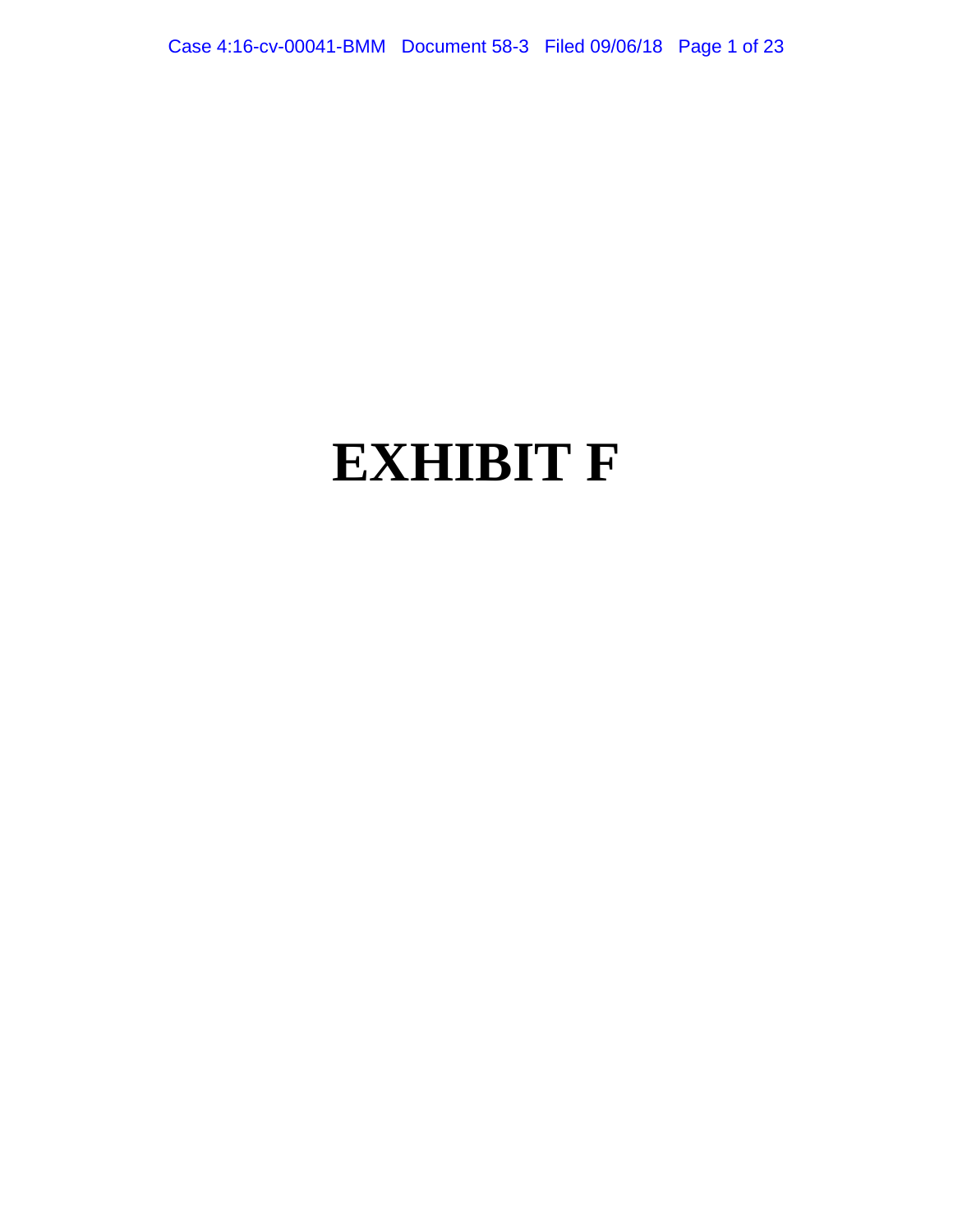William A. Rossbach ROSSBACH LAW, P.C. 401 North Washington Street P.O. Box 8988 Missoula, MT 59807-8988 Phone: (406) 543-5156 Fax: (406) 728-8878 bill@rossbachlaw.com

David S. Muraskin PUBLIC JUSTICE, P.C. 1620 L St. NW, Suite 630 Washington, DC 20036 Phone: (202) 861-5245 dmuraskin@publicjustice.net

J. Dudley Butler BUTLER FARM & RANCH LAW GROUP, PLLC 499-A Breakwater Dr. Benton, MS 39039 Phone: (662) 673-0091 jdb@farmandranchlaw.com

*Attorneys for Plaintiff*

# IN THE UNITED STATES DISTRICT COURT FOR THE DISTRICT OF MONTANA GREAT FALLS DIVISION

| RANCHERS-CATTLEMEN<br><b>ACTION LEGAL FUND, UNITED</b><br>STOCKGROWERS OF AMERICA,<br>Plaintiff,<br>V. | Case No. CV-16-41-GF-BMM-JTJ<br><b>AMENDED</b><br><b>SUPPLEMENTAL PLEADING</b> |
|--------------------------------------------------------------------------------------------------------|--------------------------------------------------------------------------------|
| SONNY PERDUE, IN HIS<br><b>OFFICIAL CAPACITY AS</b><br>SECRETARY OF AGRICULTURE,                       |                                                                                |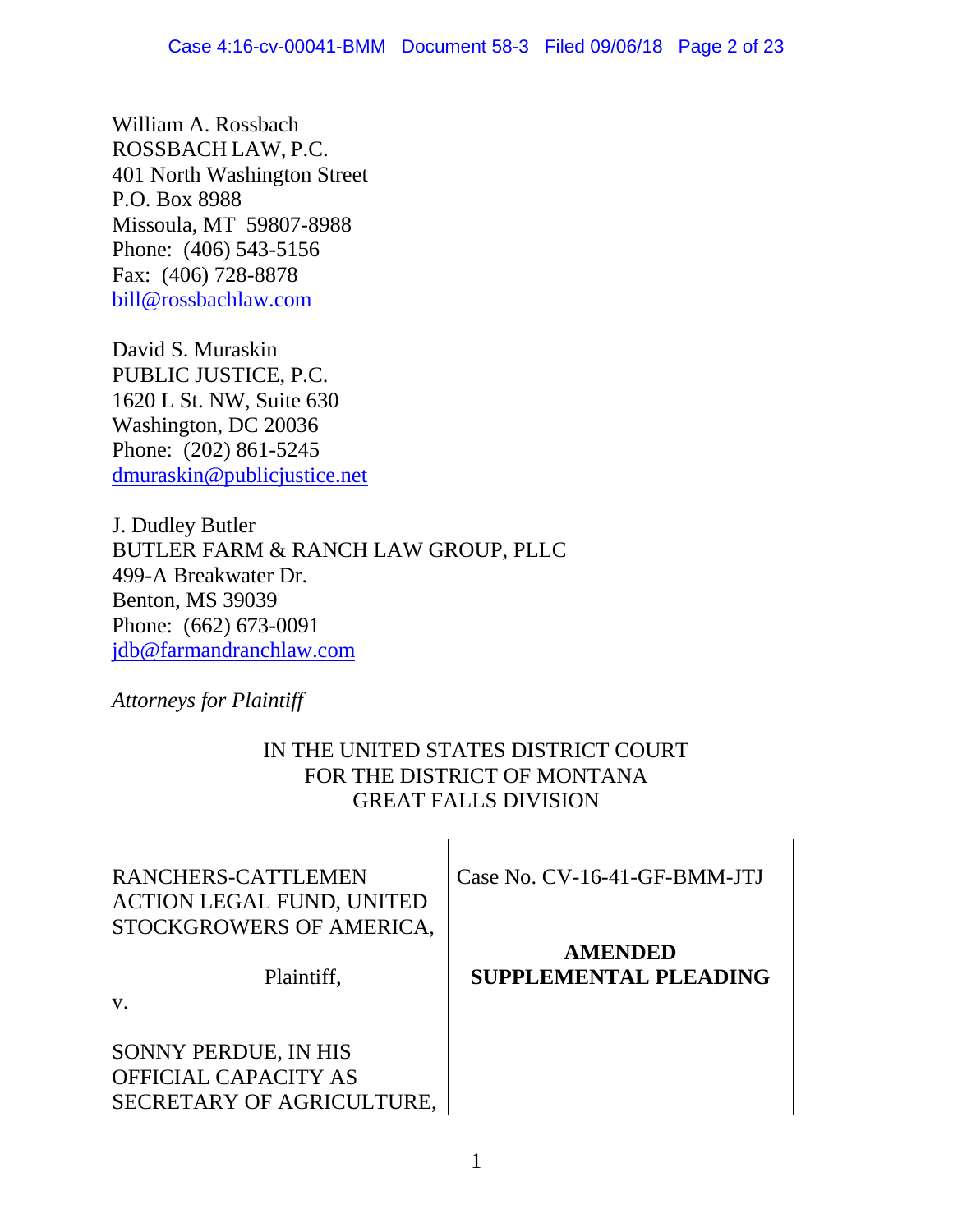| AND THE UNITED STATES |  |
|-----------------------|--|
| <b>DEPARTMENT OF</b>  |  |
| AGRICULTURE,          |  |
| Defendants.           |  |

1. Pursuant to Federal Rule of Civil Procedure 15(d), in light of the Defendants' representations and the Courts' decisions in this matter, Plaintiff Ranchers-Cattlemen Action Legal Fund, United Stockgrowers of America ("R-CALF") makes this Supplemental Pleading to expand the scope of the requested relief.

2. In its original pleading, R-CALF asked this Court to declare unconstitutional and enjoin the "federal Beef Checkoff program [from] requiring cattle producers to fund the private speech of the Montana Beef Council" because this violates the First Amendment of the United States Constitution. Dkt. No. 1  $\P$  10.

3. Now, in addition, R-CALF asks this Court to declare unconstitutional and enjoin Defendants from allowing Beef Checkoff dollars to fund the private speech of the Hawaii Beef Industry Council, the Indiana Beef Council, the Kansas Beef Council, the Maryland Beef Industry Council, the Nebraska Beef Council, the Nevada Beef Council, the New York Beef Council, the North Carolina Cattlemen's Beef Council, the Pennsylvania Beef Council, the South Carolina Beef Council, the South Dakota Beef Industry Council, the Texas Beef Council, the Vermont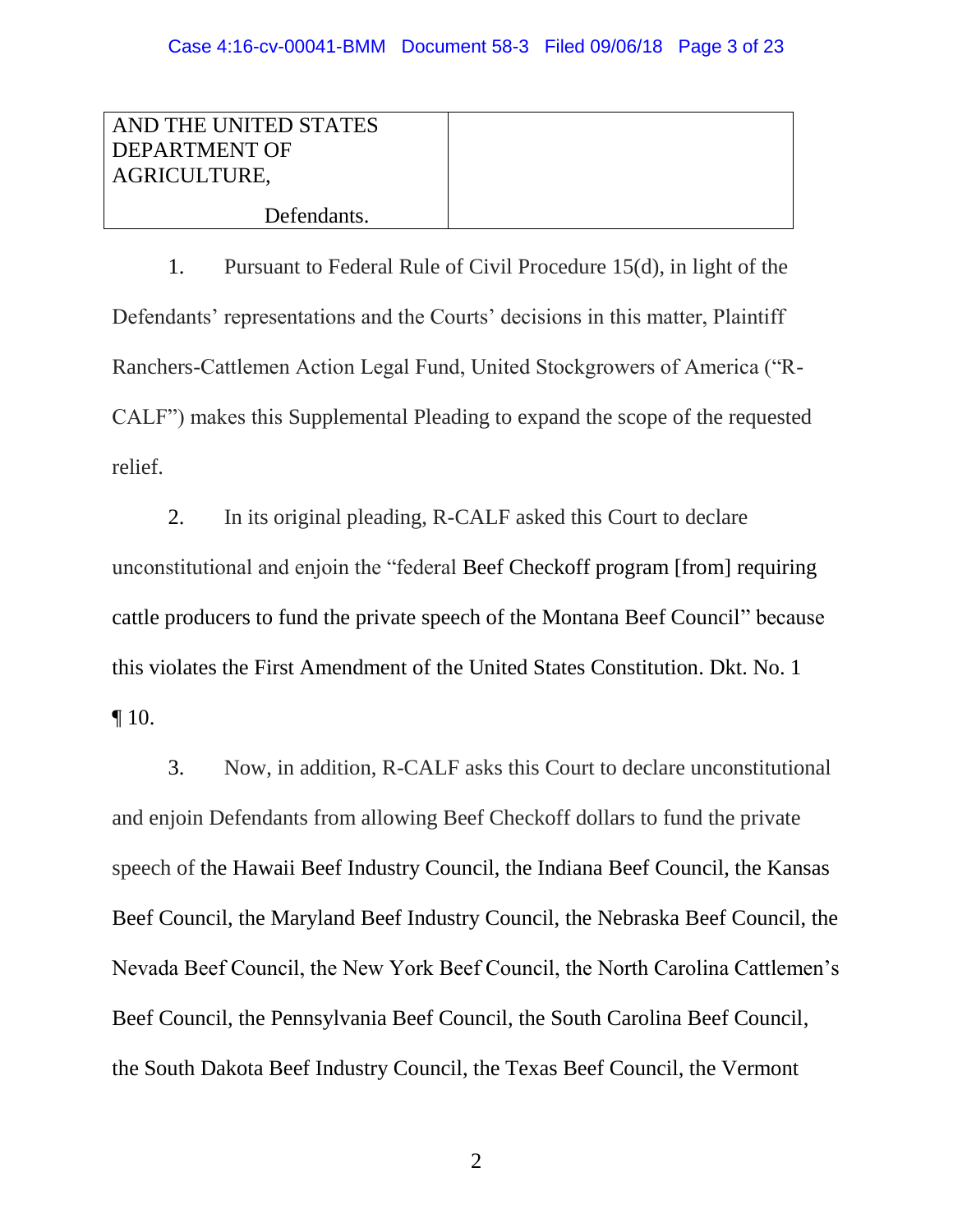#### Case 4:16-cv-00041-BMM Document 58-3 Filed 09/06/18 Page 4 of 23

Beef Council, and the Wisconsin Beef Council, without the councils first obtaining the payers' affirmative consent to use the money, as this violates the First Amendment.

4. The Beef Checkoff is a special federal tax on the sale of cattle, the funds of which can only be used for promotional activities to increase beef consumption (speech). 7 U.S.C. § 2901(b); 7 C.F.R. § 1260.172.

5. The Supreme Court has held that the core function of the checkoff programs (of which the Beef Checkoff is one example) is to generate speech. Thus, the checkoffs' exactions and expenditures are subject to the First Amendment. *See, e.g., R.J. Reynolds Tobacco Co. v. Shewry*, 423 F.3d 906, 916–17 (9th Cir. 2005).

6. The Supreme Court has further held that if checkoff money is used to "to subsidize a private message" that is equivalent to the government compelling a person to utter another person's message and is unconstitutional. *Johanns v. Livestock Mktg. Ass'n*, 544 U.S. 550, 557 (2005).

7. In the proceedings in this case, Defendants have admitted that none of the checkoff money is used by federal agencies.

8. Instead, Defendants have explained that, typically, half the money goes to the Cattlemen's Beef Promotion & Research Board ("Beef Board") and the Beef Promotion Operating Committee ("Beef Committee"), entities established by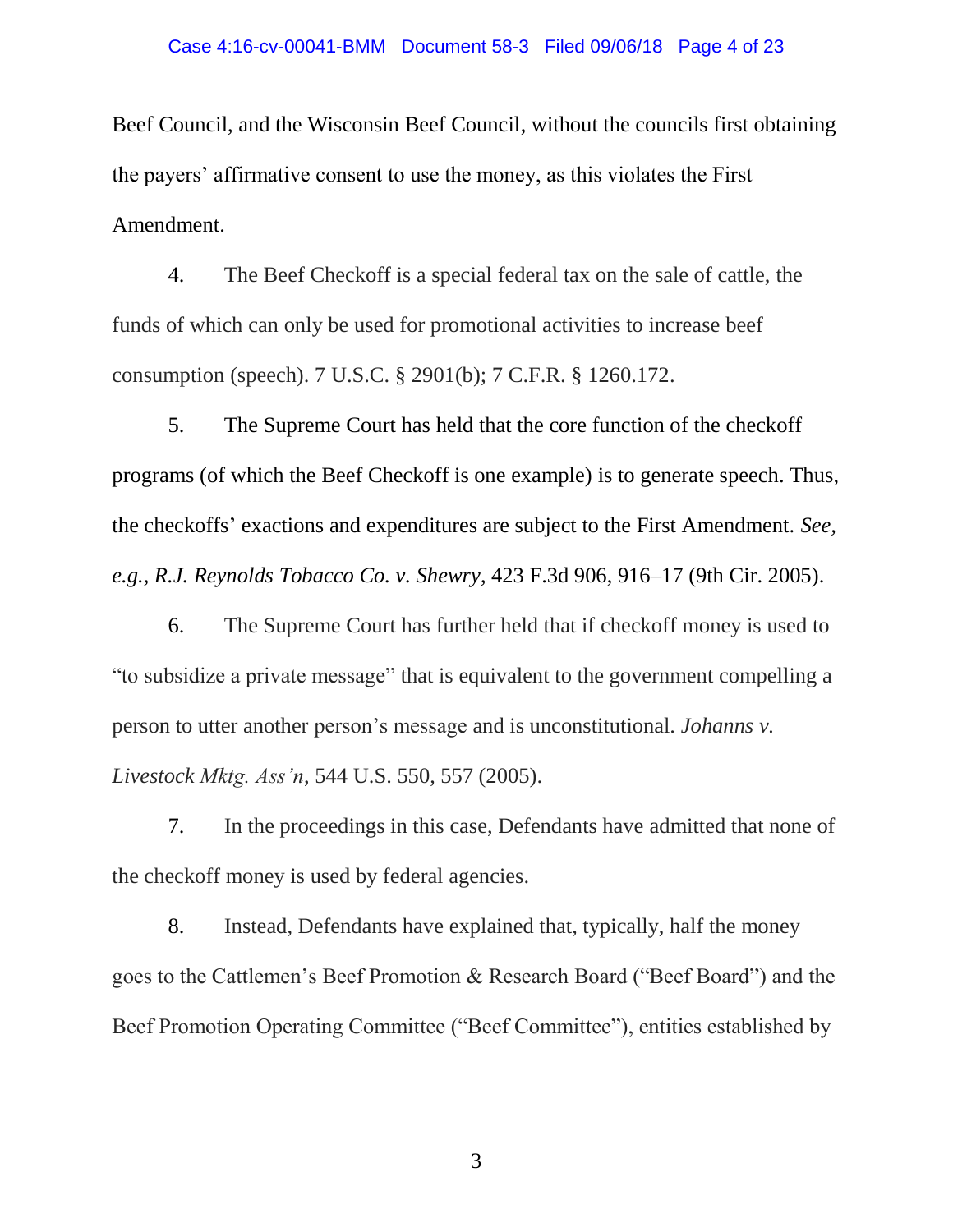the United States Department of Agriculture ("USDA") pursuant to the statute creating the Beef Checkoff program ("the Beef Act"). Dkt. No. 40-1 ¶¶ 5, 11.

9. In most instances, the other half goes to state beef councils. *Id.* ¶ 11.

10. The state beef councils can be entirely private entities, determining their own membership and speech.

11. Nonetheless, in this suit, Defendants have admitted state beef councils are allowed to collect the full checkoff tax due in their state and take 50% to use in the councils' beef promotion activities (speech). The only restriction on the state beef councils' use of those funds, is that the funds have to be spent consistent with the Beef Act. *Id.* ¶ 11.

12. This Court upheld the Magistrate Judge's Findings and Recommendations, Dkt. No. 44, that R-CALF was likely to succeed on the merits that the private Montana Beef Council's retention of Beef Checkoff funds violates the payers' First Amendment rights, because the Montana Beef Council is engaged in private speech and uses those funds for that private speech. Dkt. No. 47, at 19.

13. This Court entered a preliminary injunction prohibiting Defendants from allowing the Montana Beef Council to retain any of the Beef Checkoff funds it collects, unless the payer first agrees that the council can use that money. *Id.* at 11, 19, 23. Under the injunction, the default is that all of the Beef Checkoff tax goes to Beef Board and Committee to be used by those entities. *See id.*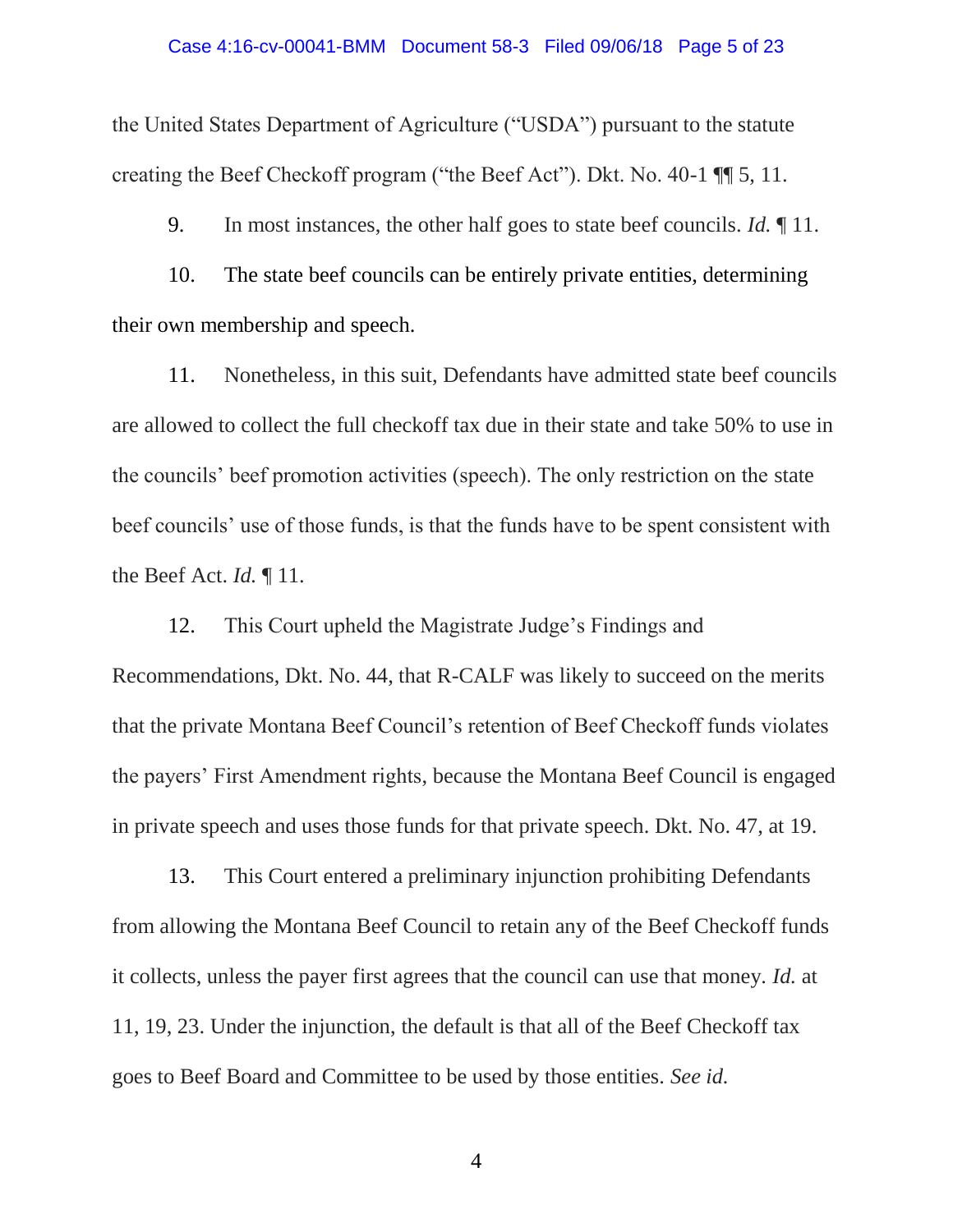14. The Ninth Circuit affirmed this Court's decision. *Ranchers Cattlemen Action Legal Fund United Stockgrowers of Am. v. Perdue*, 718 Fed. App'x 541 (9th Cir. 2018).

15. Defendants' evidence and arguments both before this Court and on appeal establish any decision declaring unconstitutional and enjoining Defendants from allowing the private Montana Beef Council to automatically take payers' checkoff dollars for its use should equally apply to the Hawaii Beef Industry Council, the Indiana Beef Council, the Kansas Beef Council, the Maryland Beef Industry Council, the Nebraska Beef Council, the Nevada Beef Council, the New York Beef Council, the North Carolina Cattlemen's Beef Council, the Pennsylvania Beef Council, the South Carolina Beef Council, the South Dakota Beef Industry Council, the Texas Beef Council, the Vermont Beef Council, and the Wisconsin Beef Council.

16. Therefore, R-CALF seeks to expand its requested relief, asking this Court to declare unconstitutional and enjoin Defendants from allowing these other councils, as well as the Montana Beef Council, from retaining Beef Checkoff funds, unless the payer first affirmatively consents to the state council using that money.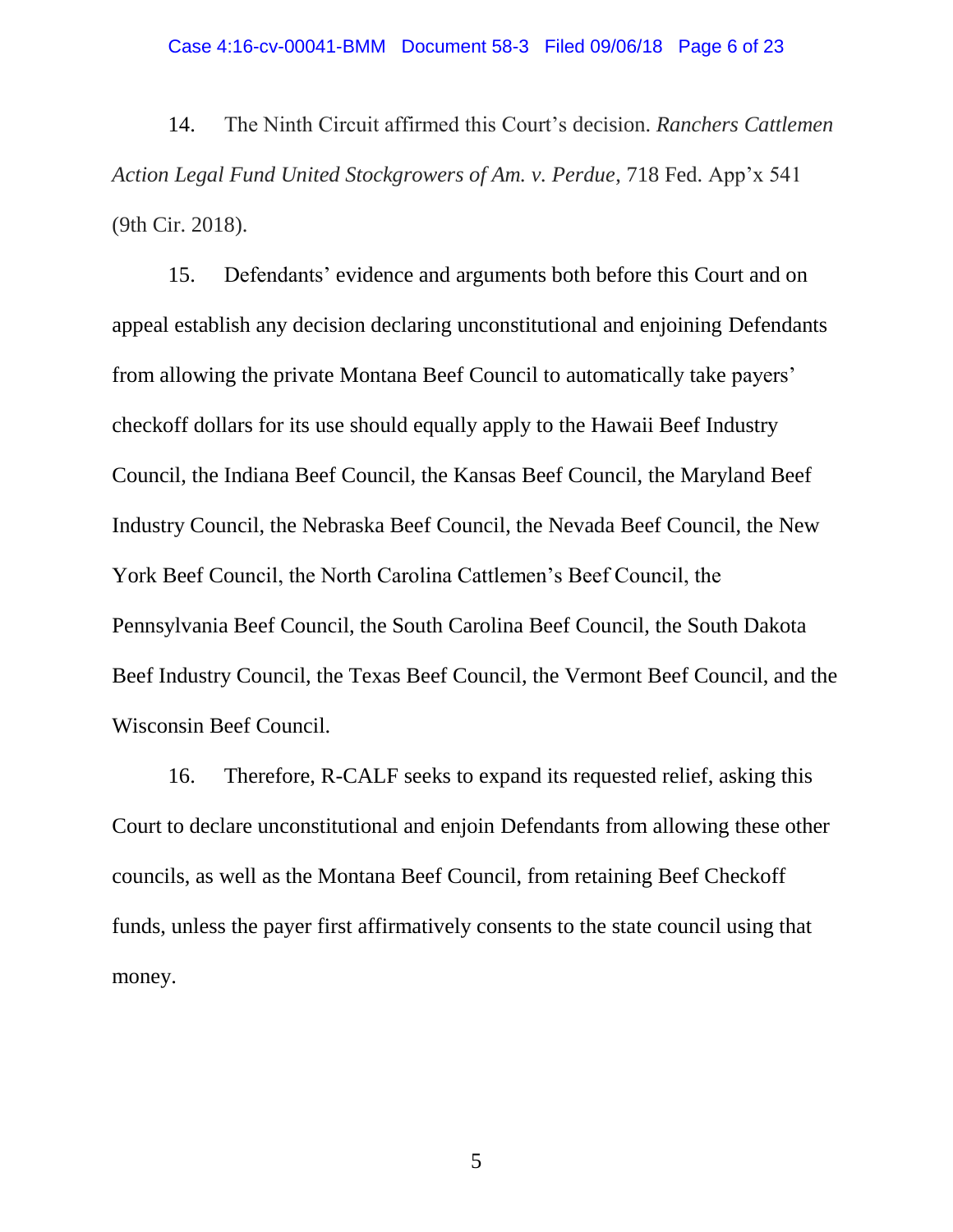# **I. JURISDICTION AND VENUE**

17. This action arises under the United States Constitution and the laws of the United States. Therefore, this Court has jurisdiction under 28 U.S.C. § 1331 and 28 U.S.C. § 1343.

18. This action also arises under the Court's inherent equitable jurisdiction.

19. This Court has authority to grant the declaratory and injunctive relief requested pursuant to 28 U.S.C. §§ 2201 and 2202, and Rules 57 and 65 of the Federal Rules of Civil Procedure, as well as the Court's inherent equitable powers.

20. Venue is proper in the United States District Court for the District of Montana pursuant to 28 U.S.C. § 1391(b)(1)-(2), (e)(1).

21. R-CALF is a Montana entity with its primary office in Montana.

22. Venue is also proper in this Court because this case concerns policies and practices the United States has implemented uniformly in each of the jurisdictions where R-CALF requests relief. Those policies violate the United States Constitution. Therefore, requiring R-CALF to file suit in multiple jurisdictions would be inequitable and unduly delaying vindicating individuals' constitutional rights. *See, e.g.*, *Texas v. United States*, 809 F.3d 134, 188 & n.211 (5th Cir. 2015).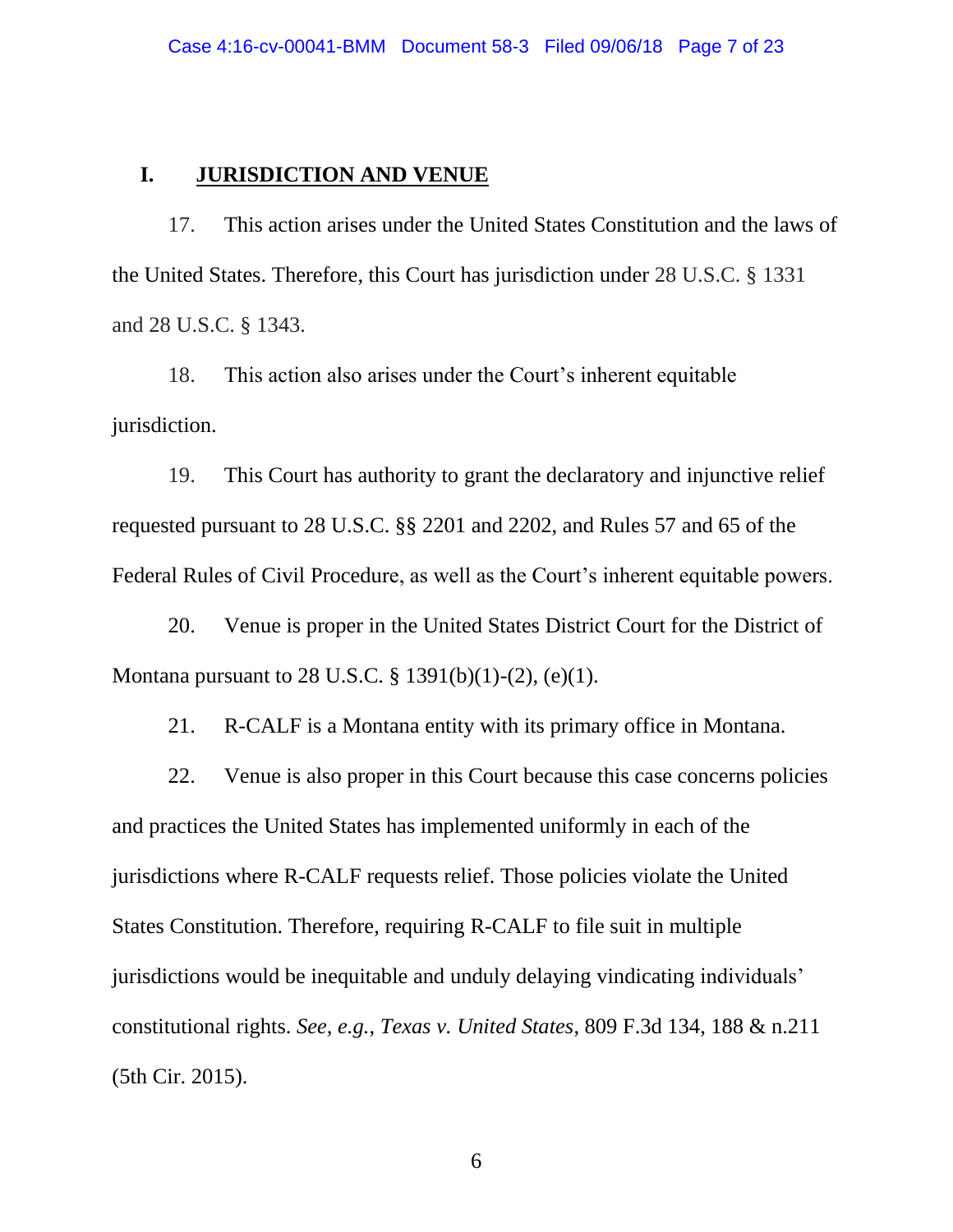# **II. PARTIES**

 $\overline{\phantom{a}}$ 

# **a. Plaintiff**

23. R-CALF is a membership-based, nonprofit organization. It is the largest trade organization in the United States whose voting members are comprised exclusively of independent cattle producers. R-CALF's voting members include cow-calf operators, cattle backgrounders, and feedlot operators. They are located in 43 states, including Montana, Indiana, Kansas, Nebraska, Nevada, New York, North Carolina, Pennsylvania, South Dakota, Texas, and Wisconsin.<sup>1</sup>

24. Its voting members pay dues and have equal voting rights in electing R-CALF directors and setting R-CALF policies.

25. R-CALF's mission focuses on ensuring the continued profitability and viability of independent, domestic cattle producers, particularly, but not exclusively, cow-calf producers who raise their cattle in the United States. This primarily involves advocating for independent United States cattle producers in trade and marketing—work that has taken on increasing import as the number of domestic cattle producers continues to decline year after year.

 $1 R-CALF$ 's voting, dues paying members in good standing who pay the Beef Checkoff tax include those identified previously in this case and: Dr. Robert Weil (Indiana); David Pfrang (Kansas); David Wright (Nebraska); Fredrick Stewart (Nevada); Al Cisco (New York); Alan Pruitt (North Carolina); Danny Rice (Pennsylvania); Vaughn Meyer (South Dakota); Stayton Weldon (Texas); and Richard Wright (Wisconsin), among others.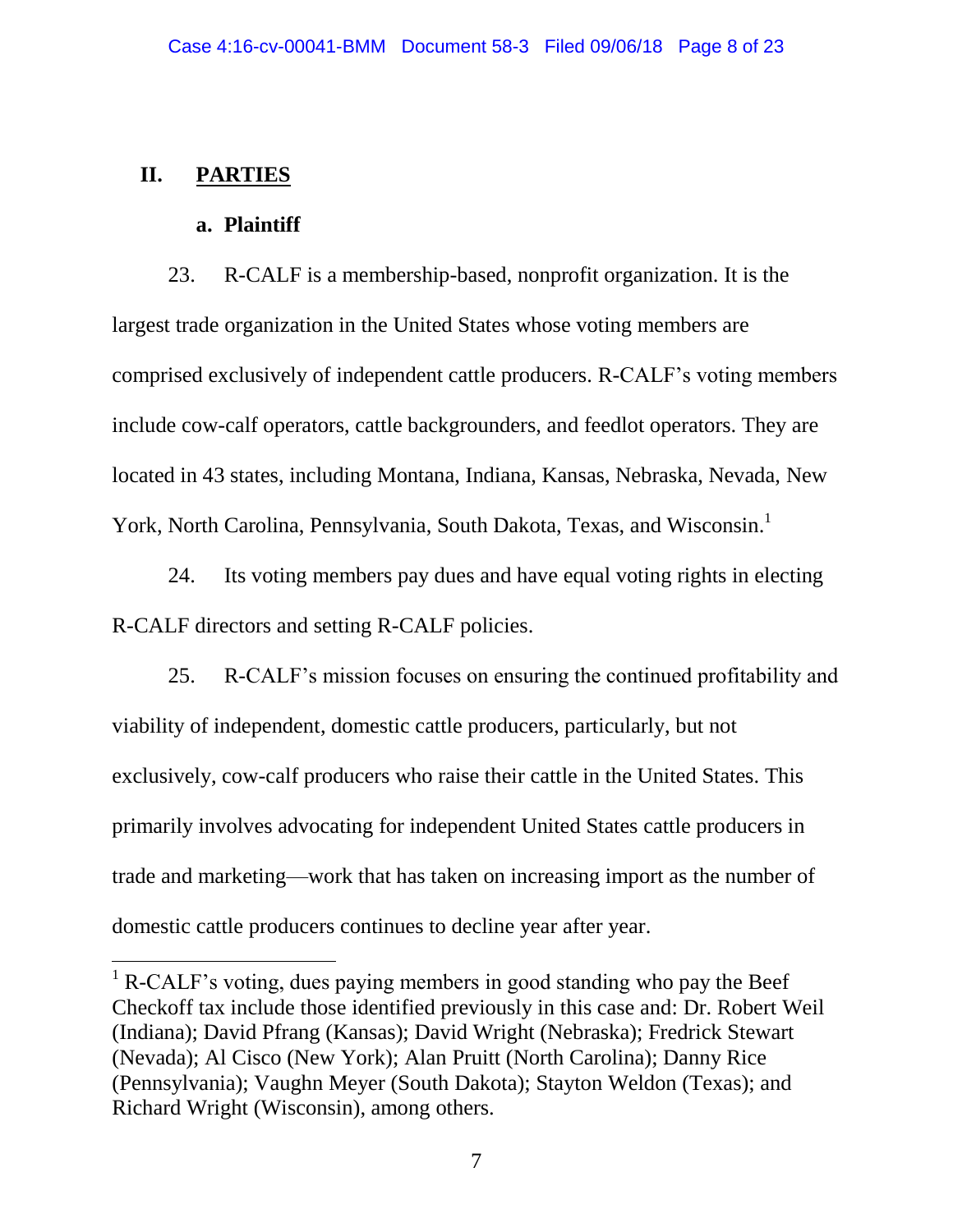#### Case 4:16-cv-00041-BMM Document 58-3 Filed 09/06/18 Page 9 of 23

26. For years, R-CALF has spent time and resources to counteract the fact that Beef Checkoff money is used to undermine independent cattle producers. R-CALF has demonstrated to the press, public, and legislators that checkoff dollars are regularly used to promote the interests of multinational beef companies, which undermines the viability of domestic independent cattle producers. For instance, R-CALF has shown that checkoff dollars are regularly used to promote a false equivalency between domestic and imported beef because this allows multinational beef companies to import cheaper beef and pass it off to consumers at the same price as domestic beef, but with wider profit margins. This reduces the amount of beef purchased from domestic independent cattle producers and the prices they receive for their products.

27. Such inaccurate and undesirable statements are commonly made by state beef councils, whose activities are regularly directed by representatives of the multinational beef companies. Indeed, the state beef councils often share office space and personnel with the advocacy groups for multinational beef companies, the National Cattlemen's Beef Association, or its affiliates.

28. The misleading and harmful statements paid for by the Beef Checkoff are particularly pernicious when made by state beef councils because those councils can be wholly unaccountable to the cattle producers who fund them through the Beef Checkoff tax. The federal government fails to exercise control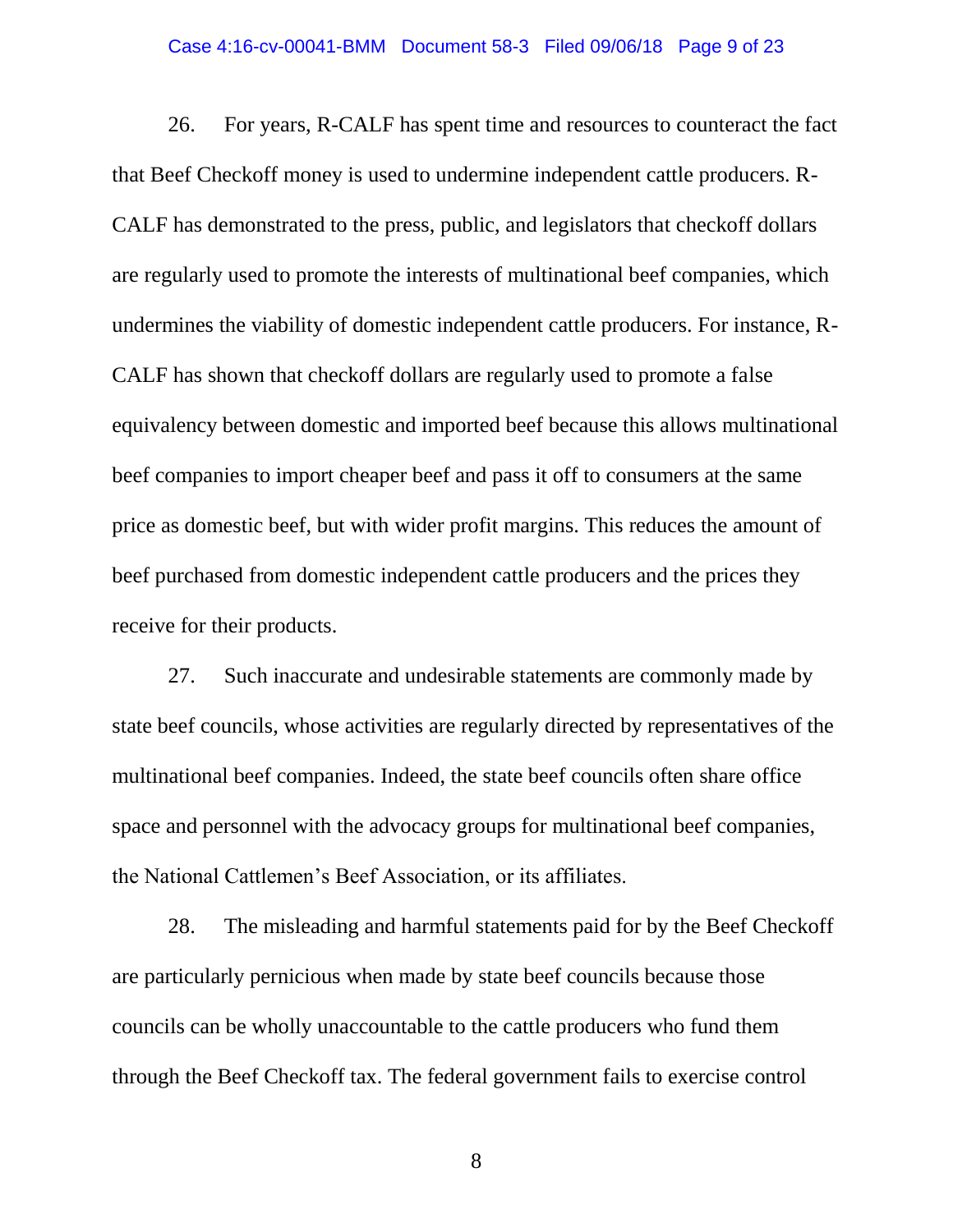## Case 4:16-cv-00041-BMM Document 58-3 Filed 09/06/18 Page 10 of 23

over those councils and their speech. Often the councils are private entities. Their directors and employees can be selected in secret, excluding the participation of a large numbers of cattle producers, including R-CALF and its members.

29. R-CALF's members, including those in Montana, Indiana, Kansas, Nebraska, Nevada, New York, North Carolina, Pennsylvania, South Dakota, Texas, and Wisconsin, object both to the Beef Checkoff's messaging, and also the fact that the state beef councils are entirely unaccountable.

30. R-CALF members, including those in Montana, Indiana, Kansas, Nebraska, Nevada, New York, North Carolina, Pennsylvania, South Dakota, Texas, and Wisconsin, pay the Beef Checkoff tax and object to being required to turn over their hard earned money to fund private speech with which they disagree and cannot influence.

31. R-CALF's members, including those in Montana, Indiana, Kansas, Nebraska, Nevada, New York, North Carolina, Pennsylvania, South Dakota, Texas, and Wisconsin, wish to have greater influence over how their checkoff dollars are spent, particularly by the state beef councils.

32. The harm caused to R-CALF's members by Defendants allowing the Beef Checkoff exactions to be spent by private, unaccountable entities is particularly severe because that unlawful activity has caused R-CALF to divert resources to work against unaccountable state beef councils. R-CALF has had to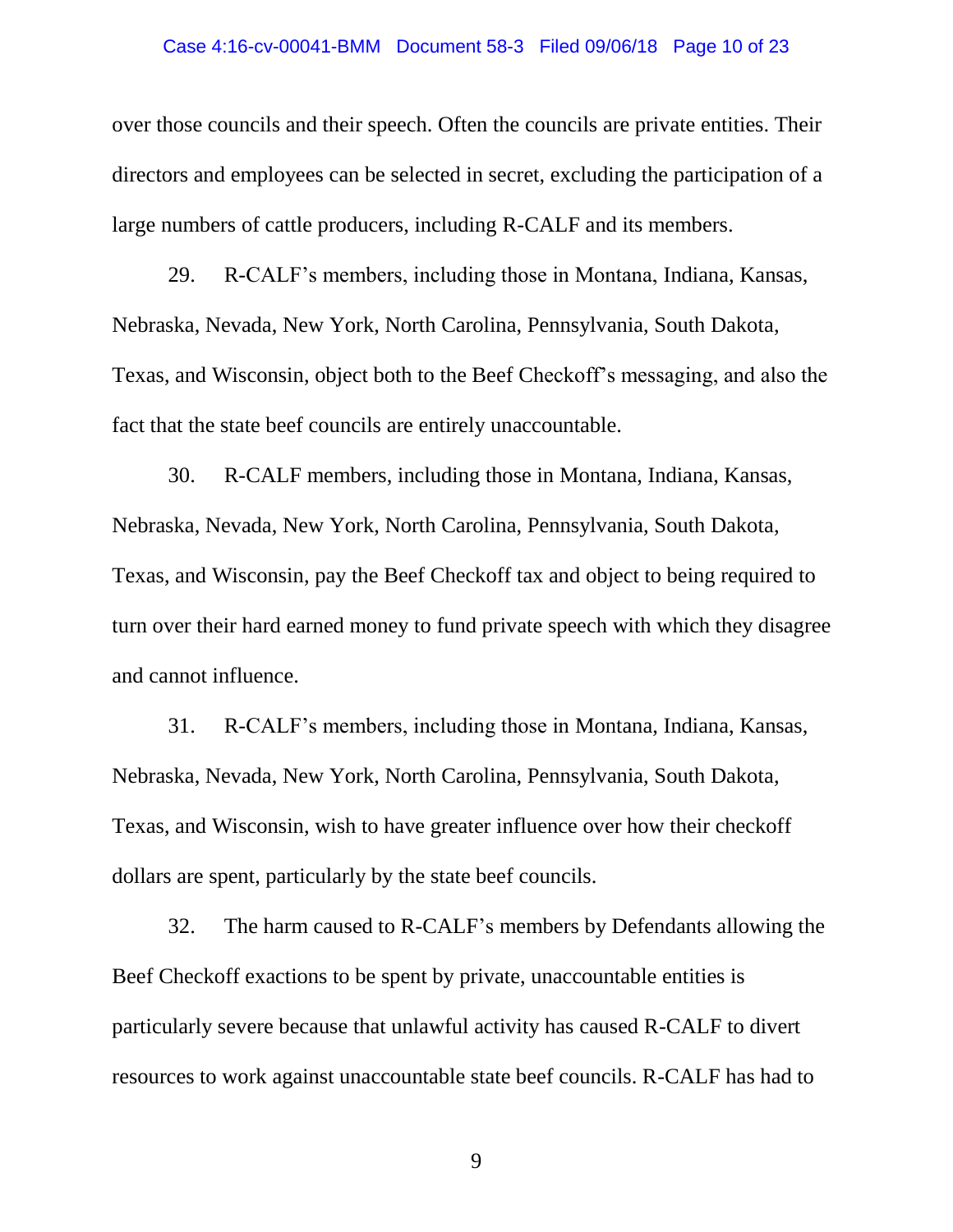## Case 4:16-cv-00041-BMM Document 58-3 Filed 09/06/18 Page 11 of 23

divert time and resources away from its other activities to educate its membership, the press, and legislators on the process by which state beef councils obtain producers' funds. For instance, R-CALF's CEO regularly delivers presentations to cattle producers across the country discussing the structure of the Beef Checkoff program and how that structure allows unaccountable entities to undermine independent producers' financial and economic interests.

33. If Beef Checkoff money did not automatically go to private state beef councils to fund their activities, R-CALF would be able to put some or all of those resources to other pressing issues, such as advocating against the federal government's policy that allows imported beef to be labeled a "Product of the USA," or advocating for how the checkoff funds should be spent by governmentcontrolled entities.

# **b. Defendants**

34. Defendant Secretary of Agriculture Sonny Perdue, sued in his official capacity, is charged with overseeing the federal Beef Checkoff. 7 U.S.C. §§ 2904, 2908-09.

35. Defendant USDA is the agency charged with administering the federal Beef Checkoff.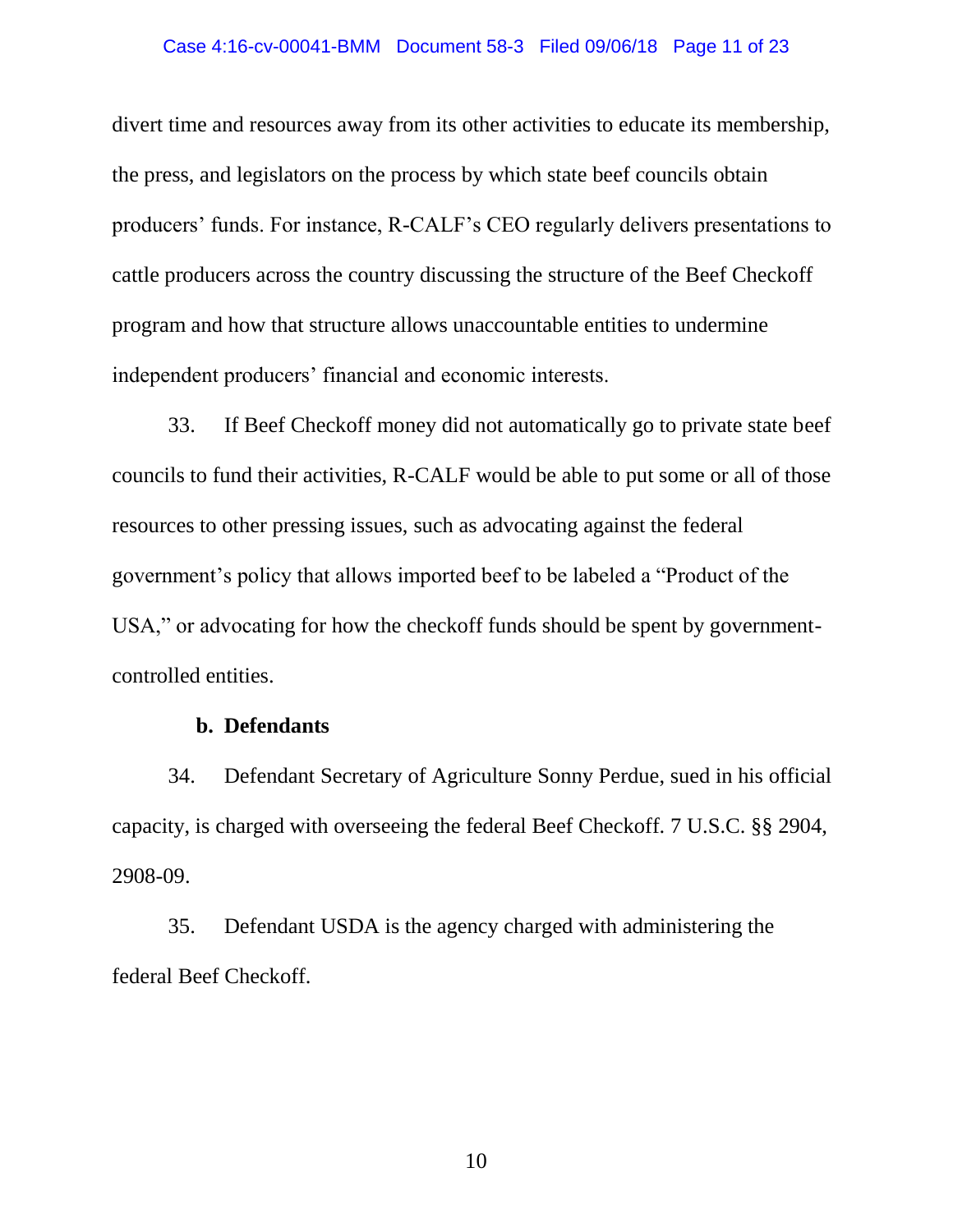## **III. FACTS**

## **a. The law of the case.**

36. "[T]he principal object" of the Beef Checkoff program is "speech itself" and thus the exactions obtained to fund this program are subject to the First Amendment. Dkt. No. 47, at 20 (quotation marks omitted).

37. The First Amendment prohibits the government from requiring cattle producers to pay the Beef Checkoff tax if it is used to fund private speech. Dkt. No. 47, at 9-10.

38. "The government cannot compel citizens to subsidize a private advertising program for the sole purpose of increasing demand for a product." *Id.*  at 18.

39. The Beef Checkoff program has survived only because the Supreme Court concluded that if the checkoff's tax goes to the Beef Board and Committee to pay for their speech, then it is funding "government speech," not "private speech," and "government speech" is exempt from the First Amendment. *See id.* at 11-12, 13.

40. The Supreme Court explained that whether an entity is engaged in government speech rather than private speech turns on whether there is "'democratic[] accountab[ility]'" for the speech. *Id.* at 11–12 (quoting *Johanns*, 544 U.S. at 563); *see also id.* at 13.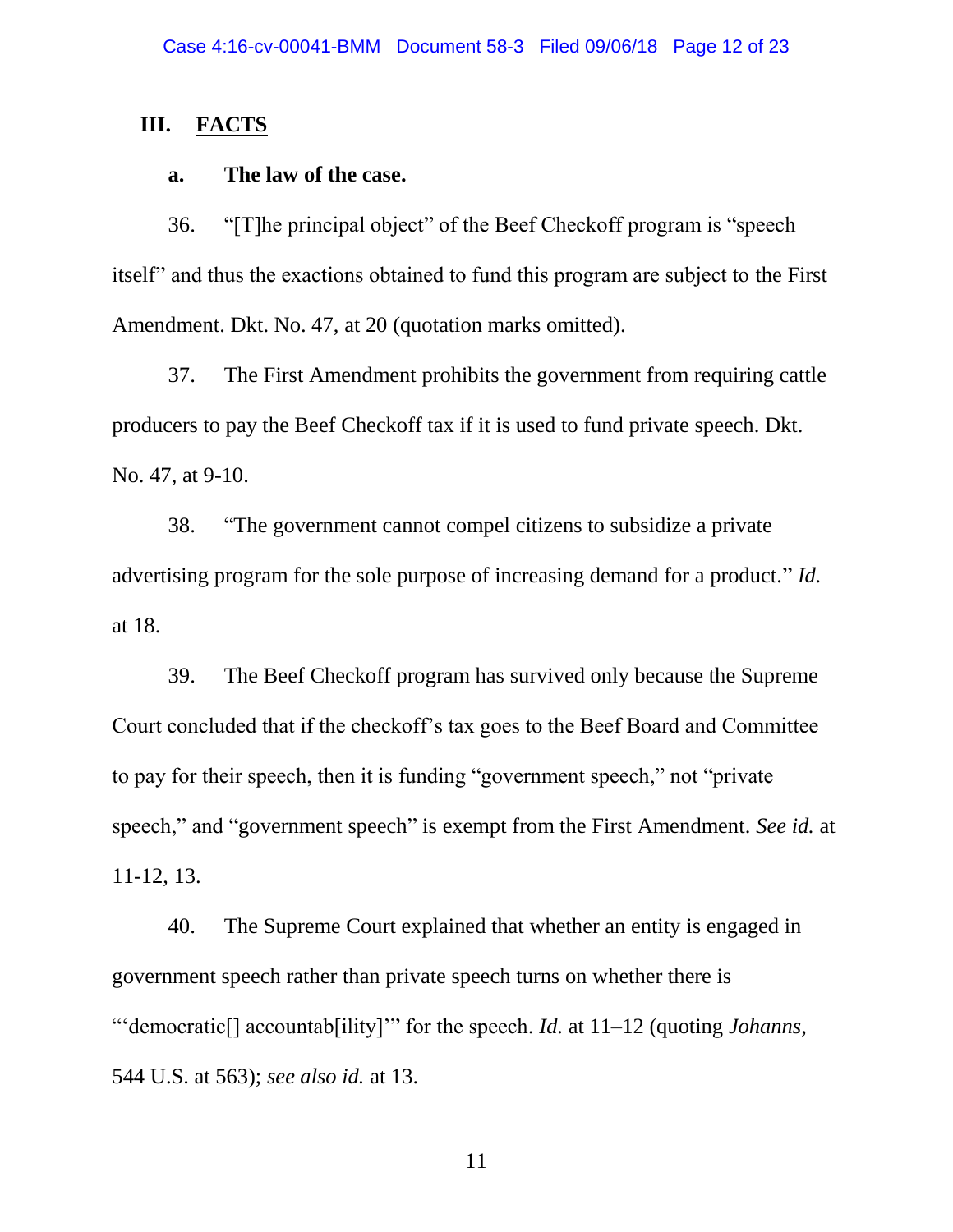## Case 4:16-cv-00041-BMM Document 58-3 Filed 09/06/18 Page 13 of 23

41. It has also stated that the Beef Checkoff program will only be held to pay for government speech if the speech is "'from beginning to end the message established by the Federal Government.'" Dkt. No. 44, at 10 (quoting *Johanns*, 544 U.S. at 560).

42. In all the Supreme Court and Ninth Circuit cases where an entity has been held to be engaged in government speech, the government "appoint[ed] … members of the" entity, had "pre-approval authority" over that entity's speech, and could disband the entity or remove its members at the government's discretion. *Ranchers Cattlemen Action Legal Fund United Stockgrowers of Am.*, 718 Fed. App'x at 542.

43. The federal Beef Act and its regulations do not provide the government authority "to appoint or remove any of the Montana Beef Council's members." Dkt. No. 47, at 15.

44. The federal Beef Act and its regulations also do not provide the government "control [over] how the Montana Beef Council spends the checkoff assessments." *Id.* The federal Beef Act and its regulations "merely prohibit the Montana Beef Council from using checkoff money" in a way that is inconsistent with the Beef Act. In other words, "these statutes and regulations require only that the Montana Beef Council's advertising advance the image and desirability of beef and beef products." *Id.* (citing 7 U.S.C. § 2901(b); 7 C.F.R. § 1260.169(a)). The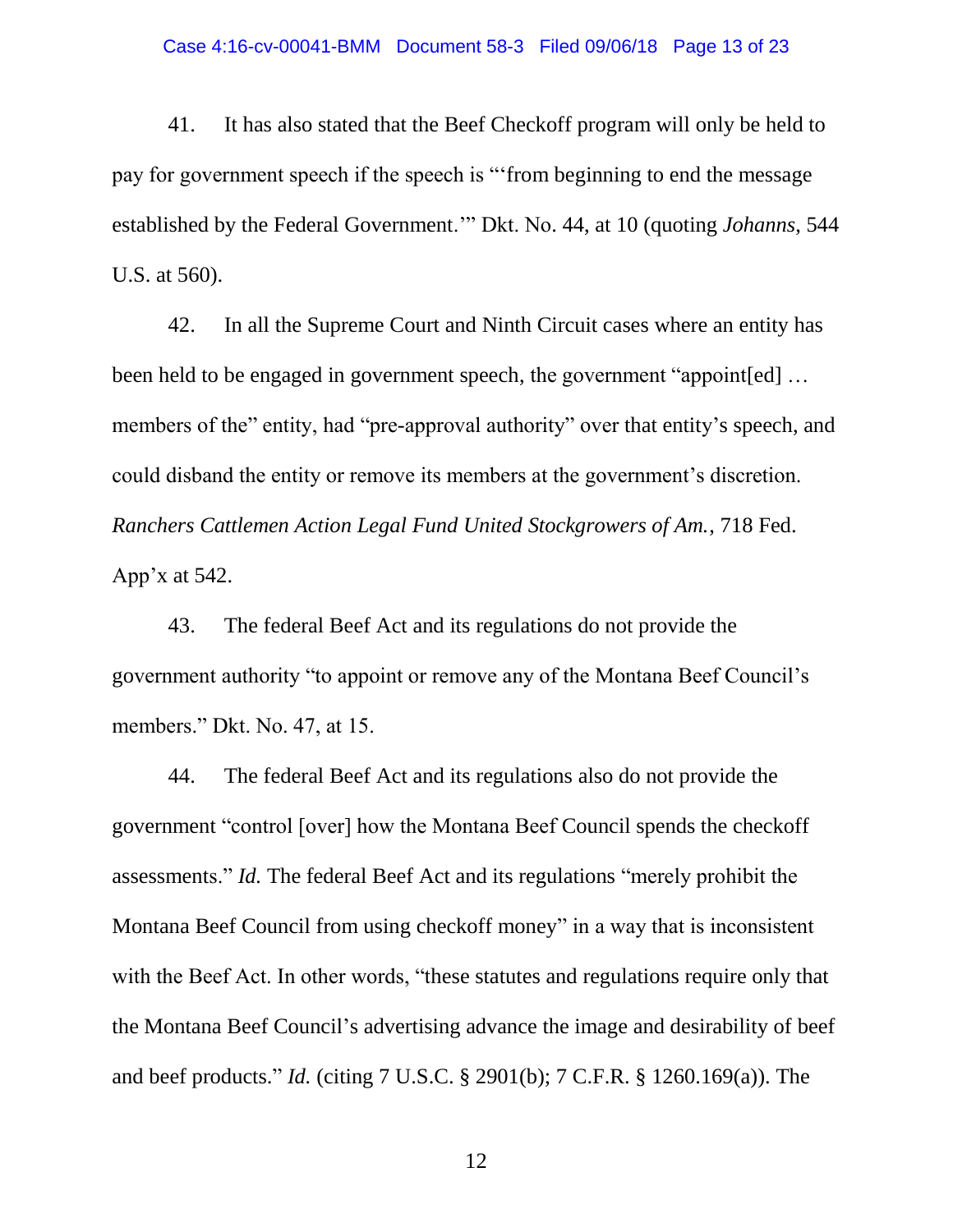## Case 4:16-cv-00041-BMM Document 58-3 Filed 09/06/18 Page 14 of 23

only limitation on those expenditures is the council cannot "promote 'unfair or deceptive' practices, or to 'influenc[e] governmental policy.''" *Id.* (quoting 7 C.F.R. § 1260.181(b)(7)) (alteration in original).

45. The fact that a payer can request money taken by the Montana Beef Council to be used for the council's speech be released, and sent onto the Beef Board and Committee is insufficient to alleviate the constitutional violation that comes from having to fund the council's private speech. *Id.* at 9-10, 17.

46. The only way a state beef council engaged in private speech can lawfully retain checkoff funds for any period of time is if a payer first agrees to fund that council's private speech. *Id.* 9-11.

## **b. Defendants' admissions in this litigation**.

47. In this case, Defendants stated they interpret and have implemented the federal Beef Act and its regulations to provide the government no role in directly supervising any aspect of any of the state beef councils.

48. According to Defendants' admissions in this litigation, to become a state beef council an entity merely must submit an application for certification to the Beef Board, not the government. Dkt. No. 40-1, ¶ 16. The Beef Board's role is then to determine (1) whether or not there is already another state beef council in the state and (2) whether the applicant meets the "requirements specified in 7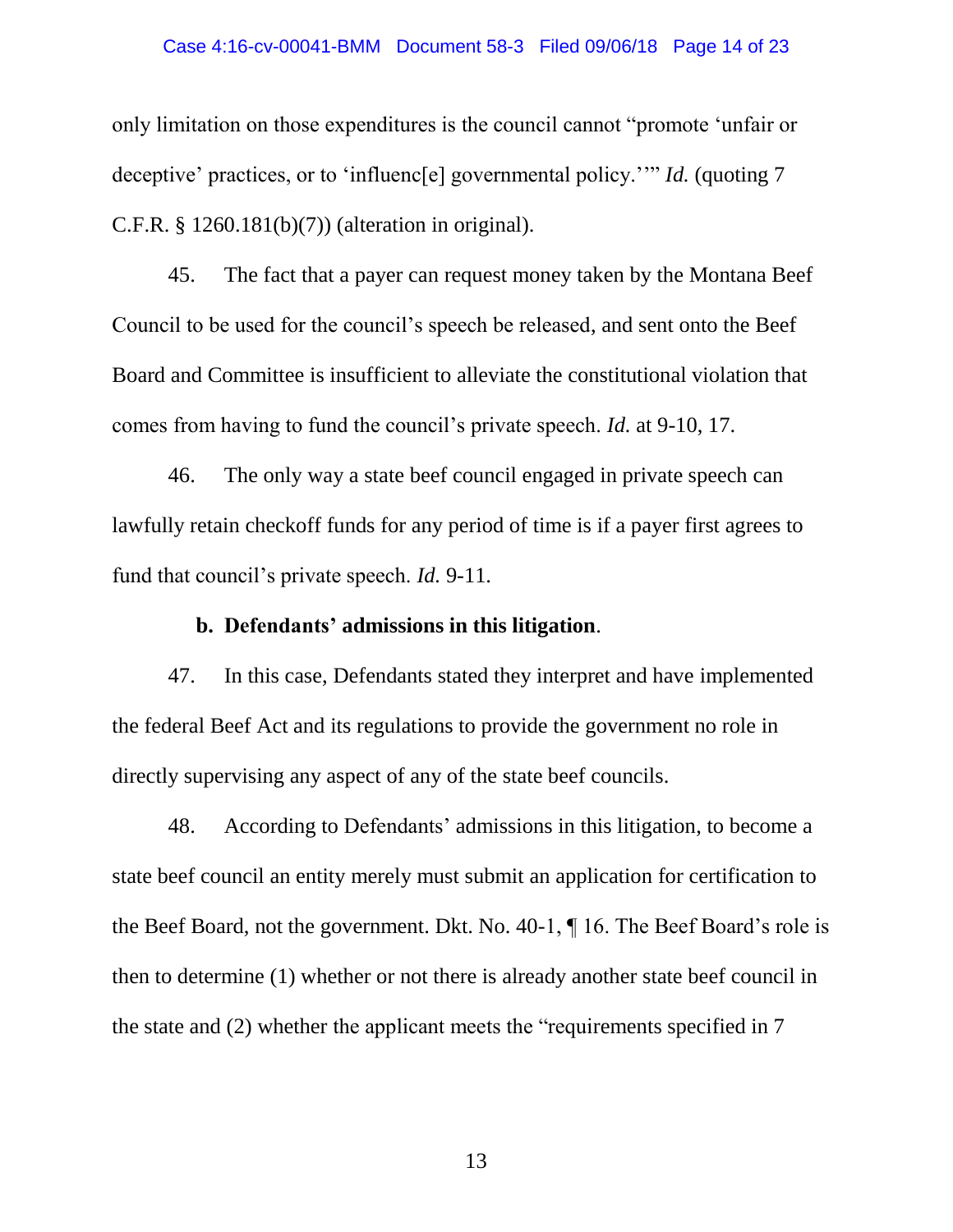C.F.R. § 1260.181(b)." *Id.* If there is no other state beef council in the state and the applicant meets the requirements, it is certified. *Id.* 

49. It is then up to the "Beef Board [to] monitor[]," the state beef council. *Id.* ¶ 19.

50. This "monitoring" involves the Beef Board receiving an annual "outline[]" of the council's planned activities and annual "audit" showing the amount of money collected by the council. *Id.* ¶ 19(a)-(b).

51. "[E]very four to five years" the Beef Board will conduct a "compliance review[]" of each state beef council. *Id.* ¶ 19(c). These reviews are solely meant to ensure the state beef councils are not violating the Beef Act. *Id.*  That is, the reviews do not examine the substance of the state beef councils' use of the checkoff funds (speech); they simply ensure the Beef Checkoff dollars used by the state beef councils are spent on promoting beef, without violating the Beef Act's two restrictions.

52. The government has no role in any of these activities. Its sole function is to "oversee[] the Beef Board's monitoring" of state beef council, which only means ensuring that the Beef Board carries out the steps described above. *Id.* ¶ 22.

53. The government only "participates in discussions regarding" each state beef council's activities twice a decade when, as part of its work supervising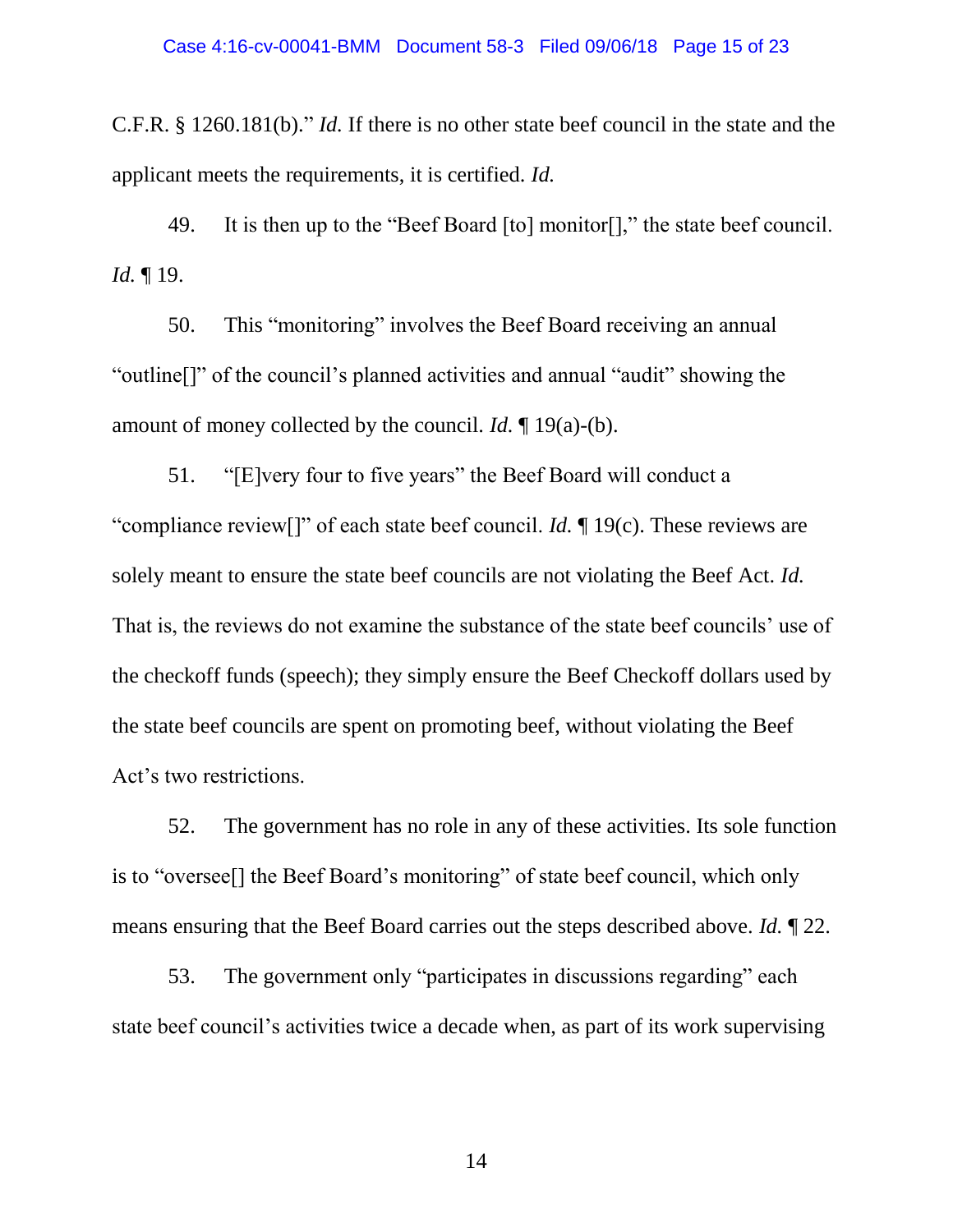#### Case 4:16-cv-00041-BMM Document 58-3 Filed 09/06/18 Page 16 of 23

the Beef Board, the government "receives reports of the results of the Beef Board's compliance reviews." *Id.* 

54. There are three minor ways in which, pursuant to the Beef Act, the government nominally has greater contact with the state beef councils, although Defendants admit that, in actuality, none involve the government questioning or reviewing the state beef councils' activities.

55. Technically, the government must approve a state beef council "entering into a State Branded Promotion Partnership," but, Defendants explain, the Beef Board is the first to review the request, and only if the "Beef Board staff review and approve the partnership" is it "sent to [the government] for review and approval." *Id.* ¶ 25.

56. Defendants did not identify a single instance the government has ever disagreed with the Beef Board staff.

57. Similarly, the government must "concur" in state beef councils waiving "late fees associated with past-due assessments," but the initial determination is made by the Beef Board. *Id.* ¶ 26.

58. Defendants did not identify a single instance where the government has ever disagreed with the Beef Board.

59. Likewise, under the Beef Act and its regulations, a state beef council can be punished if, but only if, it violates the few prohibitions in the statutes and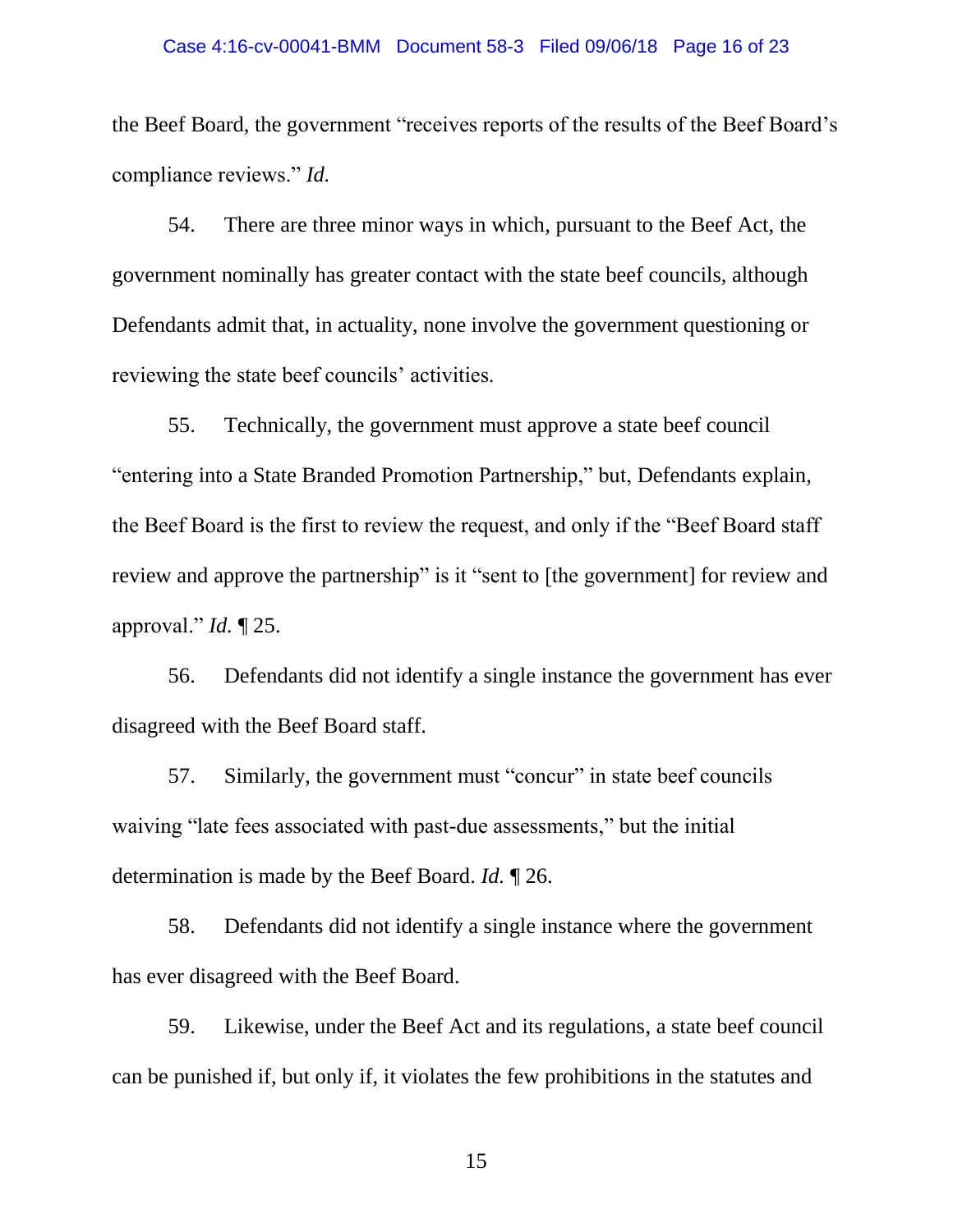regulations. Those punishments are "handled, at least initially, by Beef Board staff … with oversight from the Beef Board's Executive Committee" and the government. *Id.* ¶ 27.

60. Defendants did not identify a single instance where the government has ever disagreed with the Beef Board and only identified a single instance where a state beef council had ever been de-certified. *Id.* ¶ 29.

**c. Other state beef councils are identical to the Montana Beef Council for First Amendment purposes.** 

61. The facts that caused this Court to grant a preliminary injunction, preventing Defendants from allowing the Montana Beef Council to retain and use checkoff funds, exist for the Hawaii Beef Industry Council, the Indiana Beef Council, the Kansas Beef Council, the Maryland Beef Industry Council, the Nebraska Beef Council, the Nevada Beef Council, the New York Beef Council, the North Carolina Cattlemen's Beef Council, the Pennsylvania Beef Council, the South Carolina Beef Council, the South Dakota Beef Industry Council, the Texas Beef Council, the Vermont Beef Council, and the Wisconsin Beef Council.

62. Each of these councils is a private entity.

63. No federal or state law determines the membership of these councils or empowers a federal or state government official to appoint members to these councils.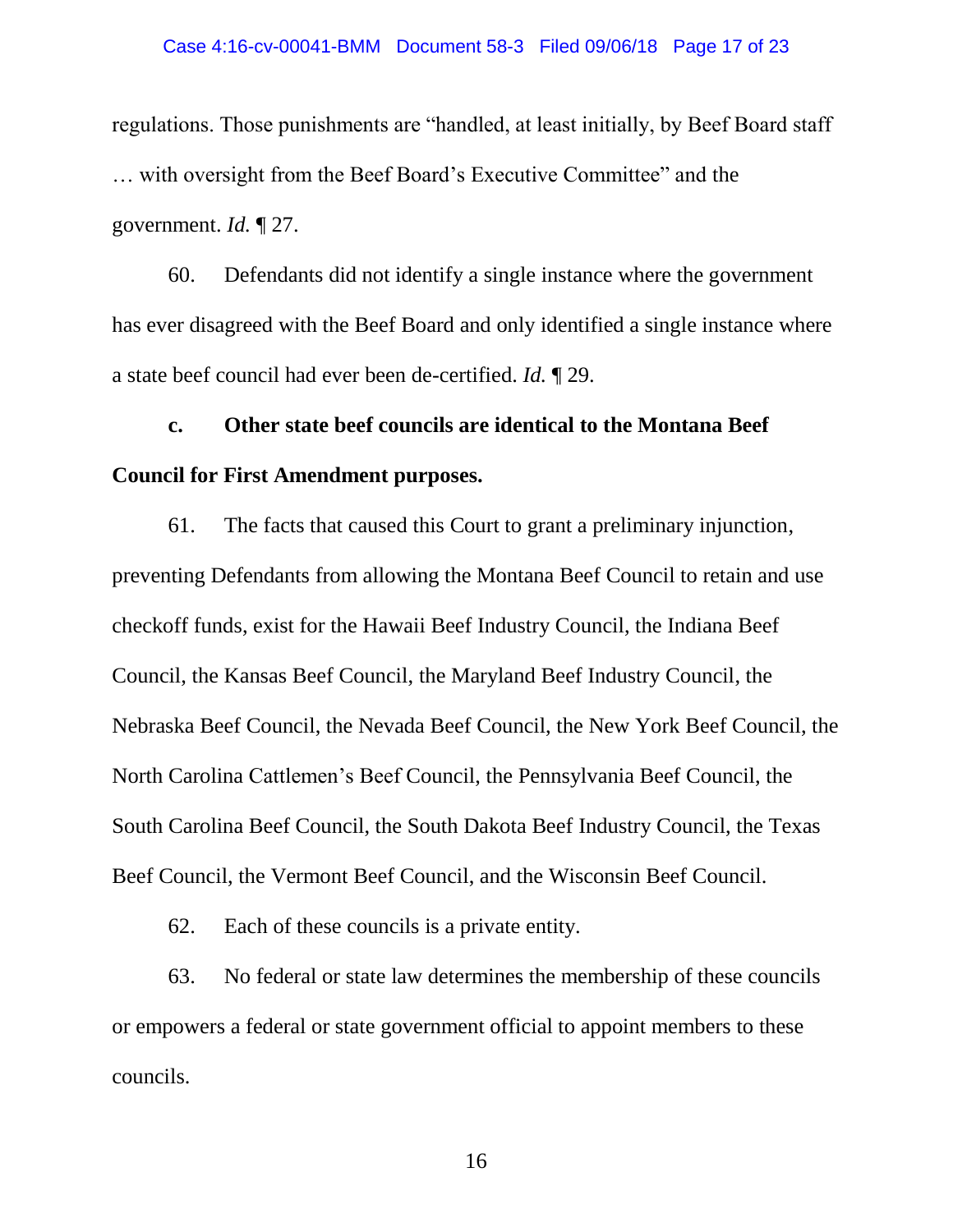## Case 4:16-cv-00041-BMM Document 58-3 Filed 09/06/18 Page 18 of 23

64. No federal or state law determines how these councils' members are selected or empowers a federal or state government official to participate in those determinations.

65. No federal or state law empowers a government official to remove any member of these councils.

66. No federal or state law empowers a government official to review, approve, or participate in the development of these councils' beef promotion activities (speech) on which they spend checkoff funds.

67. No federal or state law empowers a government official to even attend these councils' meetings.

68. No federal or state law empowers a government official to review these councils' annual budgets.

69. Pursuant to Defendants' admissions in this case, their management of the state councils does not vary by state.

70. In other words, based on Defendants' interpretation of the Beef Act and its regulations, they have no role in directly supervising these councils' membership or activities.

71. Consistent with this, each of the Hawaii, Indiana, Kansas, Maryland, Nebraska, Nevada, New York, North Carolina, Pennsylvania, South Carolina, South Dakota, Texas, Vermont, and Wisconsin state beef councils emblazon the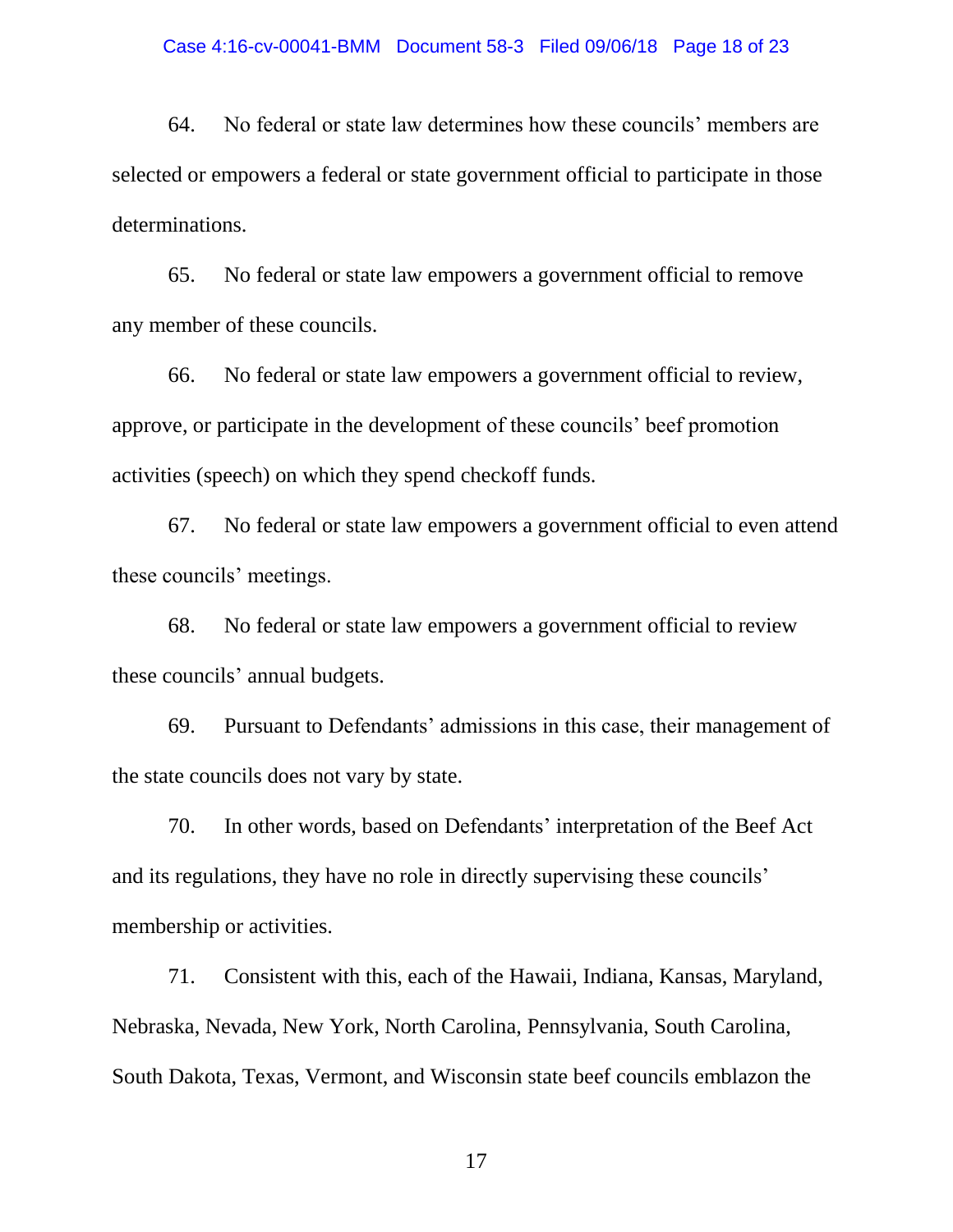council's promotional activities with the council's unique logo that indicates the speech is distinct from that of USDA, the Beef Board, or the Beef Committee.

72. These logos can also indicate that the councils are speaking for the state's producers. For instance, the Hawaii council promotes its activities under the name the Hawaii Beef Industry Council and uses an image of a cow on the Hawaiian landscape. The Nebraska Beef Council proudly declares that its activities (speech) are being funded by "Nebraska's beef producers."<sup>2</sup> And the Texas council uses the tag line that it is acting on behalf of "Beef Loving Texans."<sup>3</sup>

73. In this manner and the others provided above, the private state councils' speech disproportionally burdens R-CALF's members and other cattle producers from engaging in their desired speech by drowning out independent producers' desired messages.

74. Nonetheless, Defendants allow these state councils to siphon off half of all Beef Checkoff payments in their state for their own private speech.

# **IV. SUPPLEMENTAL CAUSE OF ACTION**

75. R-CALF re-alleges and incorporates by reference all of the allegations set forth above.

76. The fact that Defendants allow the Hawaii Beef Industry Council, the Indiana Beef Council, the Kansas Beef Council, the Maryland Beef Industry

 $\overline{\phantom{a}}$ 

<sup>&</sup>lt;sup>2</sup> https://www.nebeef.org/about-us/contact-us.

<sup>3</sup> http://www.texasbeef.org/.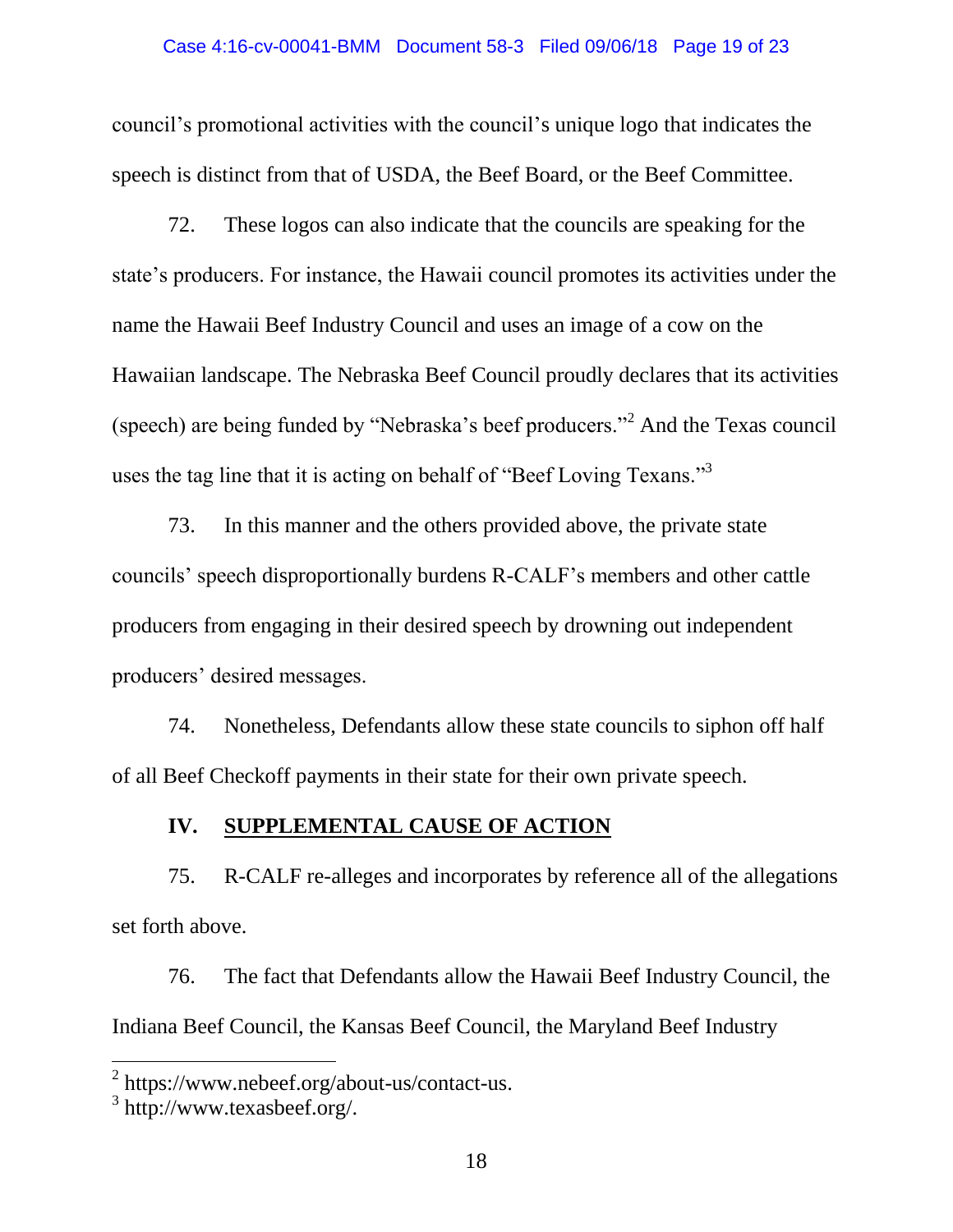Council, the Nebraska Beef Council, the Nevada Beef Council, the New York Beef Council, the North Carolina Cattlemen's Beef Council, the Pennsylvania Beef Council, the South Carolina Beef Council, the South Dakota Industry Beef Council, the Texas Beef Council, the Vermont Beef Council, and the Wisconsin Beef Council to retain and utilize assessments mandated by the federal Beef Checkoff violates the First Amendment of the United State Constitution. The assessments are a compelled subsidy of speech. The government does not control these councils' speech. Thus, the federal Beef Checkoff is mandating that independent cattle producers, including R-CALF's members fund and associate with these councils' private speech, which violates the First Amendment.

77. There are no administrative remedies that would correct this constitutional violation.

78. R-CALF has no adequate remedy at law and is entitled to injunctive and declaratory relief for this claim.

# **V. SUPPLEMENTAL PRAYER FOR RELIEF**

79. R-CALF requests that the court enter a judgment:

i. Declaring the current operation of the federal Beef Checkoff, which allows the Hawaii Beef Industry Council, the Indiana Beef Council, the Kansas Beef Council, the Maryland Beef Industry Council, the Nebraska Beef Council, the Nevada Beef Council, the New York Beef Council, the North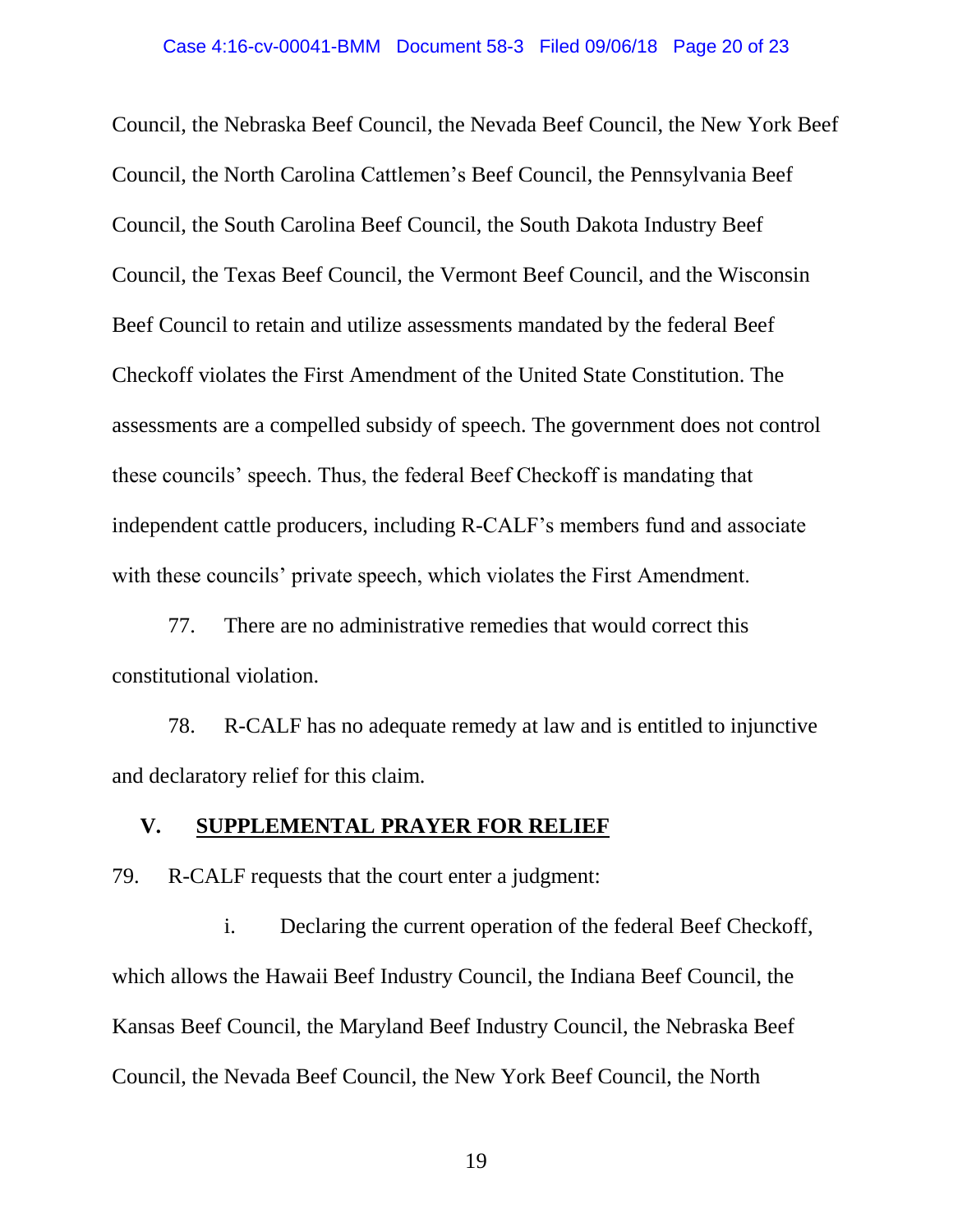Carolina Cattlemen's Beef Council, and the South Dakota Beef Industry Council to retain and use the federal Beef Checkoff funds for their private speech, without first obtaining the payers' affirmative consent, unconstitutional under the First Amendment;

ii. Enjoining the Secretary of Agriculture, as well as his officers, agents, employees, attorneys, and all other persons in active concert or participation with him or his officers, from continuing to allow the Hawaii Beef Industry Council, the Indiana Beef Council, the Kansas Beef Council, the Maryland Beef Industry Council, the Nebraska Beef Council, the Nevada Beef Council, the New York Beef Council, the North Carolina Cattlemen's Beef Council, the Pennsylvania Beef Council, the South Carolina Beef Council, the South Dakota Beef Industry Council, the Texas Beef Council, the Vermont Beef Council, and the Wisconsin Beef Council to retain and use the federal Beef Checkoff funds for their private speech, without first obtaining the payers' affirmative consent;

iii. To ensure that the public has accurate notice of the requirements of the law, requiring Defendants to provide public notice that the challenged aspects of the federal Beef Checkoff are unconstitutional and will not remain in effect;

iv. Awarding R-CALF its reasonable attorneys' fees and costs; and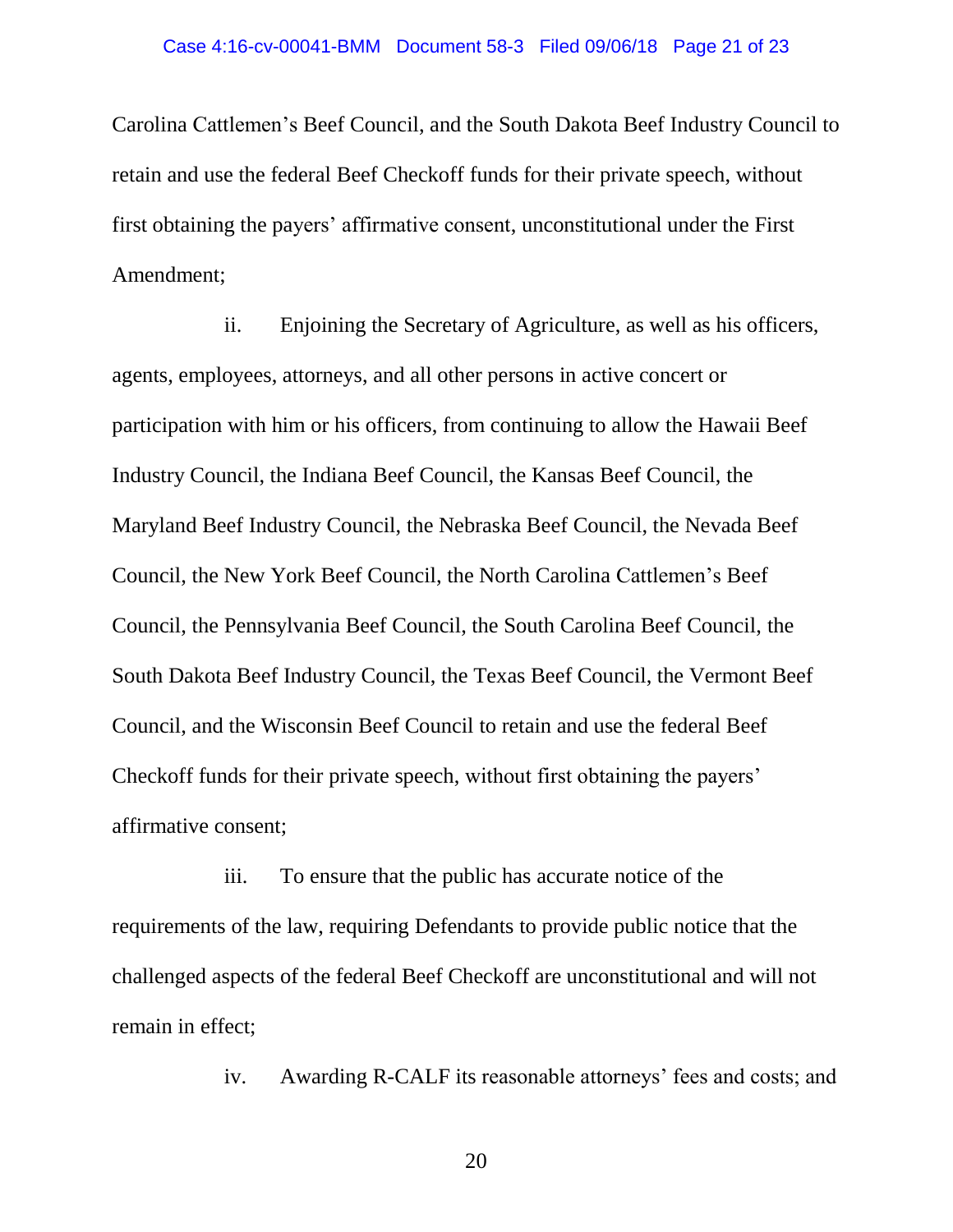v. Awarding such other relief as may be just and proper.